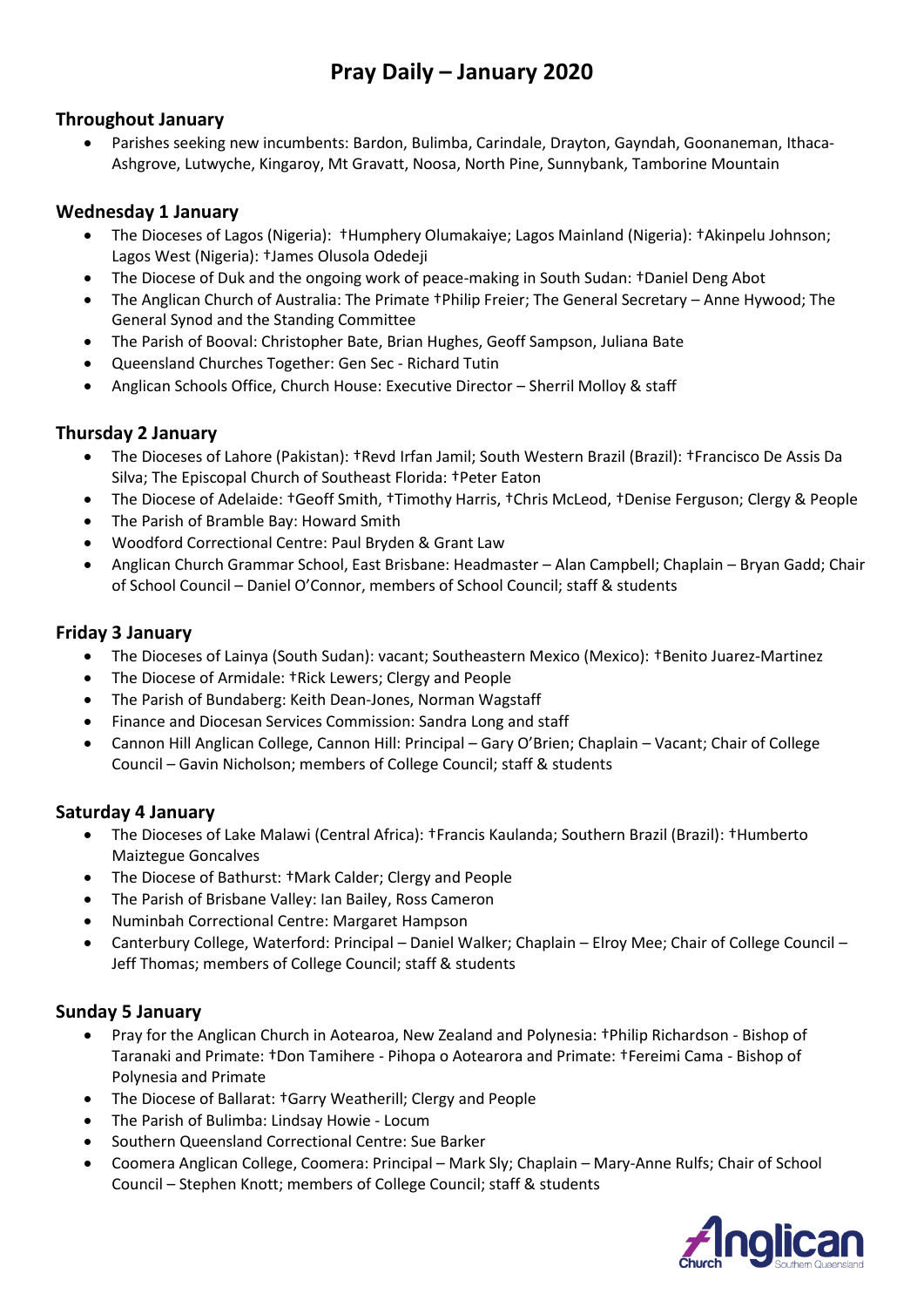### **Monday 6 January**

- The Dioceses of Lake Rukwa (Tanzania): †Mathayo Kasagara; Southern Highlands (Tanzania): †Julius Lugendo; Gitega (Burundi): †John Nduwayo
- The Diocese of Bendigo: †Matt Brain; Clergy and People
- The Parish of Buderim: Moira Evers, Pam Hill, Ken Beer, Bill Doak, Douglas Lloyd, Lynette Neil, John Cornish, Montague Morris, Theo Woods
- Wolston Correctional Centre: David Lunniss & Ken Collins
- Fraser Coast Anglican College, Hervey Bay: Principal Joe Wright; Chaplain Jeff Jarvis; Chair of College Council – Kirsti Kee; members of College Council; staff & students

#### **Tuesday 7 January**

- The Dioceses of Lango (Uganda): †Alfred Olwa; Southern Malawi (Central Africa): †Alinafe Kalemba; Glasgow & Galloway (Scotland): vacant
- The Diocese of Brisbane: †Phillip Aspinall; Assistant Bishops: †Cameron Venables, †Jeremy Greaves, †John Roundhill; Clergy and People
- The Parish of Bribie Island: Steven Schwarzrock, Bp Bruce Clark, Marilyn Cullen, Carolyn Payne, Jim Tait, Barry Shield
- Parishes and Other Mission Agencies Commission: Cathy Grant, Stephen Harrison, Belinda Macarthur & Joanne Rose
- Hillbrook Anglican School, Enoggera: Principal Geoff Newton; Chaplain David Adams; Chair of School Council – Robert Seljak; members of School Council; staff & students

#### **Wednesday 8 January**

- The Dioceses of Langtang (Nigeria): †Stanley Fube; Southern Nyanza (Kenya): †James Ochiel
- The Diocese of Bunbury: †Ian Coutts, Clergy and People
- The Parish of Bundaberg West: Andrew Schmidt, Edwin Edgerton, Robert Perry, Michael Vercoe
- Diocesan Council
- Matthew Flinders Anglican College, Buderim: Principal Stuart Meade; Chaplain Kathrin Koning; Chair of College Council – Evan Gilbert; members of College Council; staff & students

#### **Thursday 9 January**

- The Dioceses of Lebombo (Southern Africa): †Carlos Simao Matsinhe; Southern Philippines (Philippines): †Danilo Labacanacruz Bustamante; The Episcopal Church of Southern Ohio: †Thomas Breidenthal
- The Diocese of Canberra-Goulburn: †Mark Short, Assistant Bishops: †Trevor Edwards, †Stephen Pickard & Archdeacon Carol Wagner – Bishop Designate; Clergy and People
- The Parish of Burleigh Heads: Eron Perry, Peter Uther
- Parish secretaries and volunteer staff in the Diocese
- St Aidan's Anglican Girls' School, Corinda: Principal Toni Riordan; Chaplain Gillian Moses; Chair of School Council – Cecile Wake; School Council members; staff & students

#### **Friday 10 January**

- The Dioceses of Leeds (England): †Nicholas Baines
- Ministry to the Defence Force: Vacant; Chaplains & Members of the Defence Force
- The Parish of Caboolture: Avriel Green, David Deng Aleer, Paul Bryden, Robert Dean, John Pattison, Lorna Pattison, James Oulds
- Clergy with Permission to Officiate in the Diocese
- St Andrew's Anglican College, Peregian Springs: Principal Chris Ivey; Chaplain Gary McClellan; Chair of College Council – Rosalyn Cheales; members of College Council; staff & students

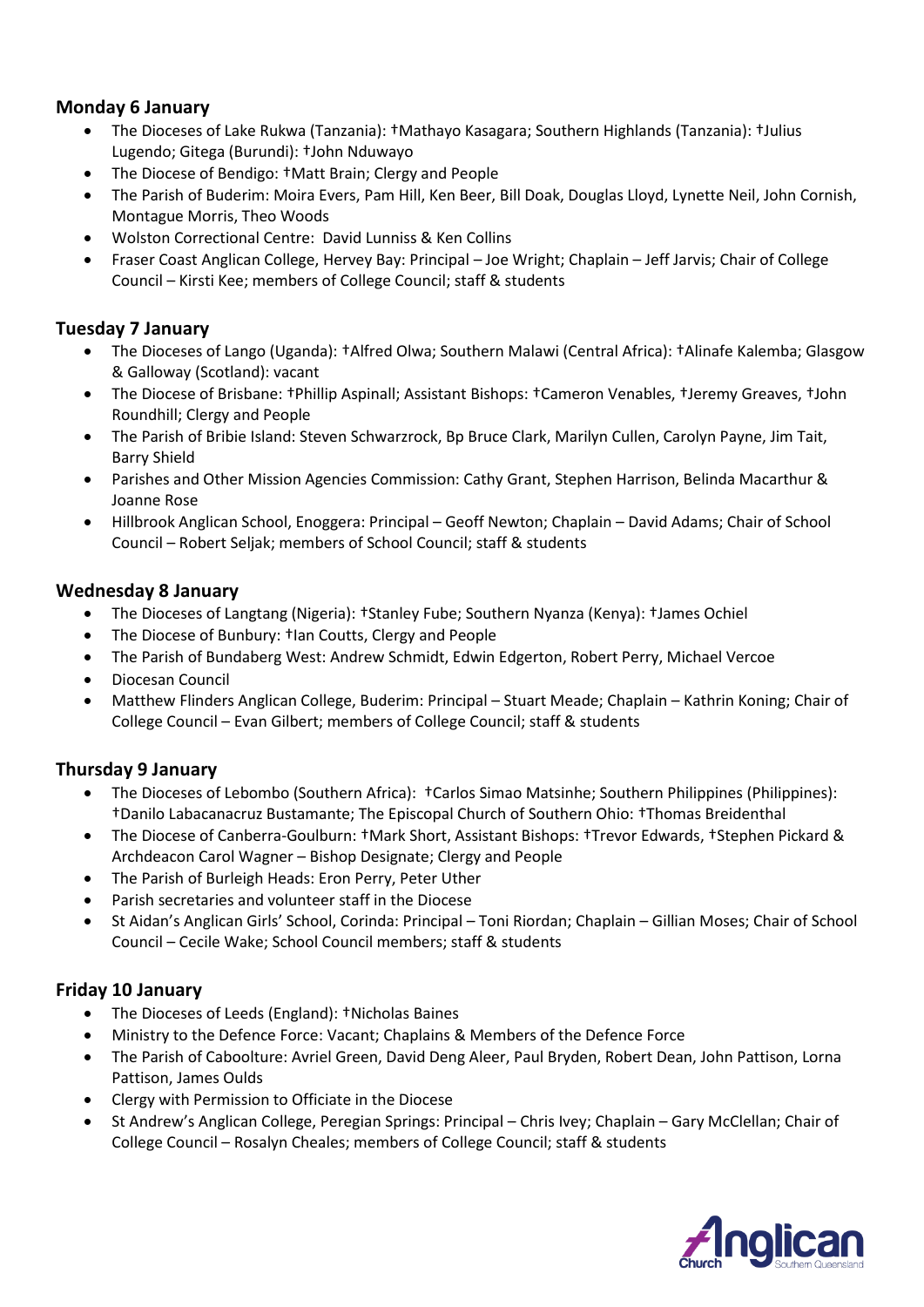# **Saturday 11 January**

- The Dioceses of Leicester (England): †Martyn James Snow; Gloucester (England): †Rachel Treweek
- The Diocese of Gippsland: †Richard Treloar, Clergy and People
- The Parish of Caloundra with Glasshouse Country: Timothy Nicholson, Anthony Halstead, David Curry, Clarrie White, Ray Barraclough, Ian Marshall
- Brookfield Centre for Christian Spirituality, Brookfield
- St Hilda's School, Southport: A/g Head of School Wendy Lauman; Chaplain Patrick Duckworth; Chair of School Council – Susan Brandis; members of School Council; staff & students

# **Sunday 12 January**

- The Episcopal Church of Southern Virginia: †Herman Hollerith
- The Diocese of Grafton: †Murray Harvey; Clergy and People
- The Parish of Carindale: Jamee-lee Callard Locum, John Magee
- Anglican Board of Mission Australia Ltd
- St Luke's Anglican School, Bundaberg: Principal Craig Merritt; Chaplain Iain Furby; Chair of School Council – Hermina Conradie; members of School Council; staff & students

#### **Monday 13 January**

- The Dioceses of Lesotho (Southern Africa): †Adam Mallane Taaso; Southwark (England): †Christopher Chessun
- Ministry with the Aboriginal People of Australia: †Chris McLeod
- The Parish of Centenary Suburbs: John Coleman, Tom Wood, Bill Redman, Graham Oates
- Church Missionary Society
- St John's Anglican College, Forest Lake: Head of College Maria McIvor; Chaplain Vacant; Chair of College Council – Steve Scott; members of College Council; staff & students

# **Tuesday 14 January**

- The Diocese of Southwell & Nottingham (England): †Paul Gavin Williams; The Episcopal Church of Lexington: †Mark van Koevering
- Ministry with the Torres Strait Island People of Australia
- The Parish of Chelmer-Graceville: Michael Stalley, Owen Strong
- Anglican Aid Abroad
- St Margaret's Anglican Girls School, Ascot: Principal Roslyn Curtis; Chaplain Susan Crothers-Robertson; Chair of School Council – Alison Quinn; School Council members; staff & students

#### **Wednesday 15 January**

- The Dioceses of Liberia (West Africa): †Jonathan Bau-Bau Bonaparte Hart (Primate); The Episcopal Church of Southwest Florida: †Dabney Smith
- The Diocese of Melbourne: †Philip Freier; Regional Bishops: †Genieve Blackwell, †Bradly Billings, †Paul Barker, †Kate Prowd; Clergy and People
- The Parish of Chermside: Daniel Paulraj, Jim Nolan, Gay Nye, Canon Don Edwards, Brian Hanley
- Angligreen
- St Paul's School, Bald Hills: Headmaster Paul Browning; Chaplain Mark Leam; Acting Chair of School Council – Lynda Johnson; members of School Council; staff & students

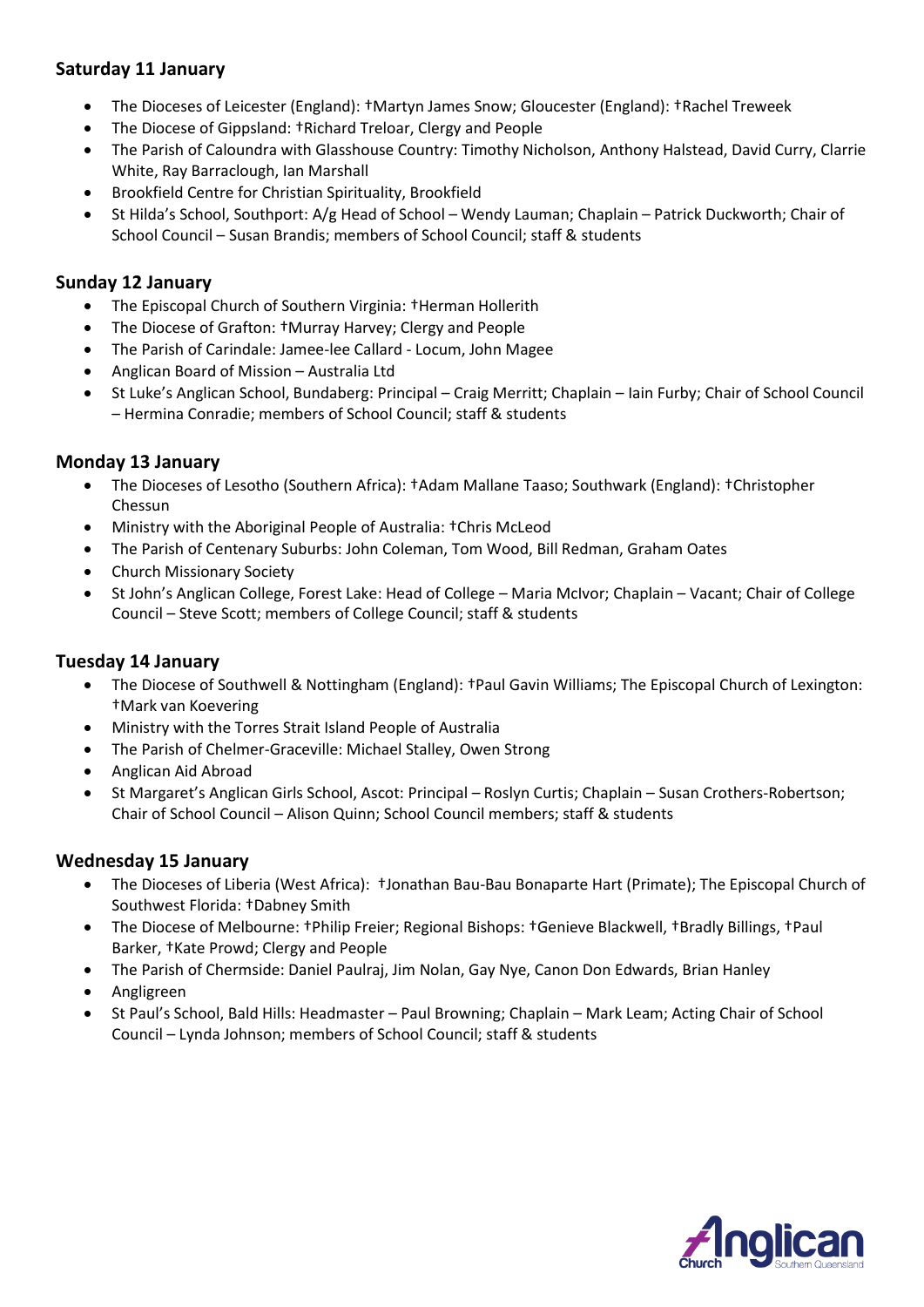# **Thursday 16 January**

- The Dioceses of South Ankole (Uganda): Lichfield (England): †Michael Ipgrave; The Episcopal Church of Southwestern Virginia: †Mark Allen Bourlakas
- The Diocese of Newcastle: †Peter Stuart; Regional Bishops: †Sonia Roulston, †Charlie Murry; Clergy and People
- The Parish of Chinchilla (Leichhardt-Chinchilla Anglican Mission Area): Terry Frewin
- Mission to Seafarers
- The Glennie School, Toowoomba: Interim Principal Peter Crawley: Chaplain Sharon Mitchell; Chair of School Council – Elizabeth Gillam; members of School Council; staff & students

#### **Friday 17 January**

- The Diocese of Limerick & Killaloe (Ireland): †Kenneth Kearon; The Episcopal Church of Spokane: †Gretchen Rehberg
- The Diocese of the Northern Territory: †Greg Anderson; Clergy and People
- The Parish of Clayfield St Mark's: Nicole Colledge, Allan Shephard, Stephen Lake, Jacqui Lake, Peter Daugaard, Derek Allton, Roslyn Clifton
- Anglican Overseas Aid
- The Southport School, Southport: Headmaster Greg Wain; Chaplain Jonathan Whereat; Chair of School Council – Fraser Perrin; members of School Council; staff & students

#### **Saturday 18 January**

- The Dioceses of Lincoln (England): †David Court (Acting Bishop); Goma (Congo): †Kadhoro Desire Makanirwa; The Episcopal Church of Springfield: †Daniel Martins
- The Diocese of North Queensland: †Keith Joseph; Clergy and People
- The Parish of Coolum: Cathy Laufer, Richard Bowie, Jocelyn Pitt, Carol Roth, Patrick Doulin, Jim McPherson
- St John's Home for Aged Men Toowong
- The Springfield Anglican College, Springfield: A/g Head of College Wendy Ashley-Cooper; Chaplain Erika Williams; Chair of College Council – Tim Reid; members of College Council; staff & students

#### **Sunday 19 January**

- Pray for the united Church of Bangladesh †Samuel Sunil Mankhin Moderator, Church of Bangladesh & Bishop of Kushtia
- The Diocese of North West Australia: †Gary Nelson; Clergy and People
- The Parish of Cooroora: Imelda O'Loughlin Locum
- St Martin's Residential Aged Care Taigum
- Toowoomba Anglican School, Toowoomba: Head of School Simon Lees; Chaplain Zoe Browne; Chair of School Council – Mac Drysdale; members of School Council; staff & students

#### **Monday 20 January**

- The Dioceses of St Albans (England): †Alan Smith; Gombe (Nigeria): †Henry Ndukuba Litoral; The Episcopal Church of Ecuador: †Alfredo Morante
- The Diocese of Perth: †Kay Goldsworthy; Assistant Bishops: †Kate Wilmot, †Jeremy James; Clergy and People
- The Parish of Freshwater: Claye Middleton, Masanja Ngweso, Les Monaghan, Doug Frith
- Anglicare SQ Community Aged & Disability, North Coast (Hervey Bay)
- West Moreton Anglican College, Karrabin: Principal Geoff McLay; Chaplain Julie Craig-Leaves; Assistant Chaplain – Brenda Davis; Lay Minister – Juliana Bate; Chair of College Council – Ian Lupton; members of School Council; staff & students

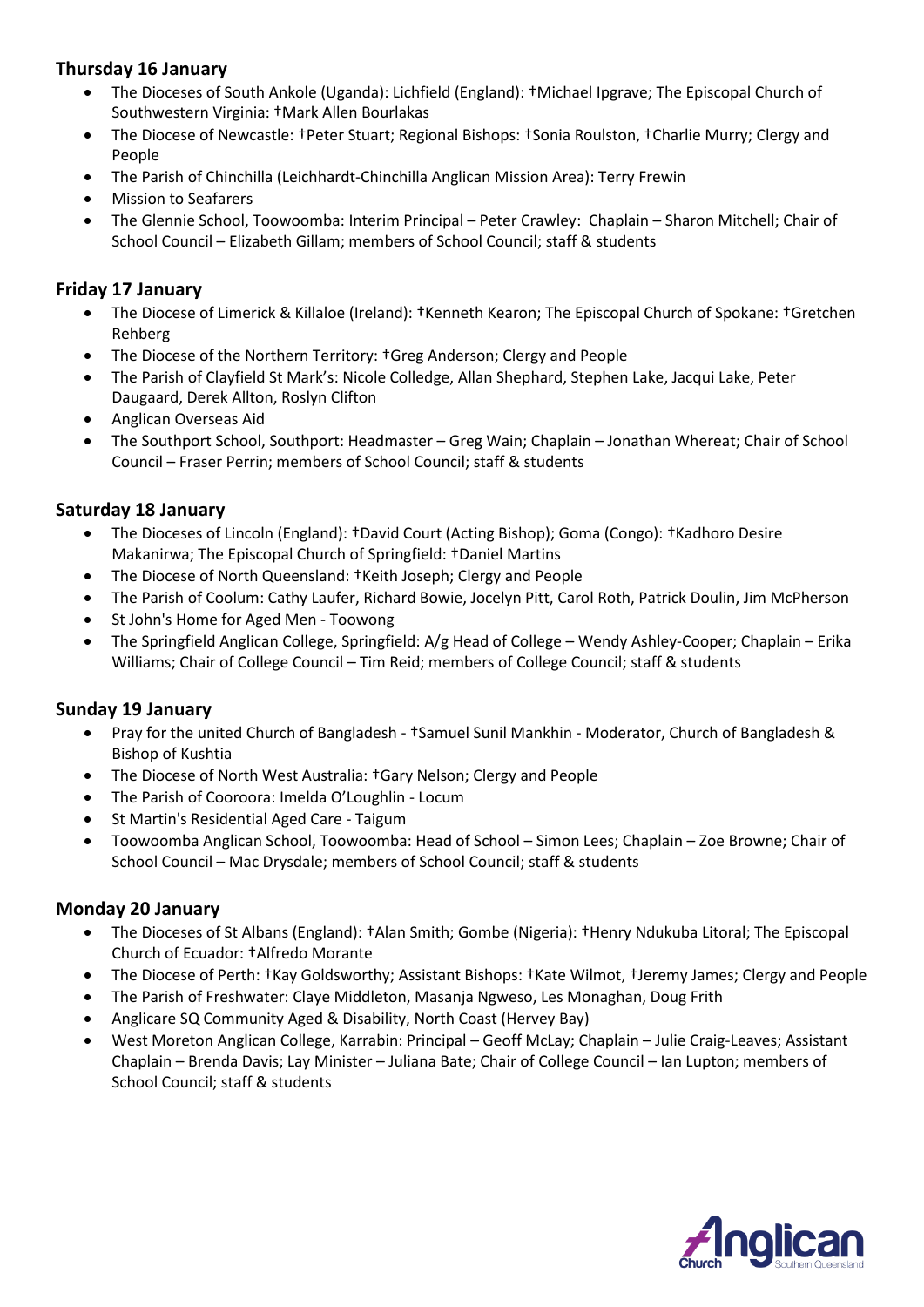### **Tuesday 21 January**

- The Dioceses of Liverpool (England): †Paul Bayes; St Asaph (Wales): †Gregory Cameron
- The Diocese of Riverina: †Donald Kirk; Clergy and People
- The Parish of Coorparoo: Jeremy Gehrmann, Jim Stonier, Graham Stephens, Juliet Briner, Chris Eagles
- Anglicare SQ Community Aged & Disability, West
- All Saints Anglican School, Merrimac: Headmaster Patrick Wallas; Chaplain Ann McGuinness; Chair of School Council – John Fradgley; members of School Council; staff & students

#### **Wednesday 22 January**

- The Diocese of St Davids (Wales): †Joanna Penberthy
- The Diocese of Rockhampton: †David Robinson; Clergy and People
- The Parish of Crows Nest: visiting clergy occasional services
- Anglicare SQ Community Aged & Disability, West (Toowoomba)
- St John's College UQ: Rose Alwyn Warden; Chaplain Ceri Wynne; Chair of Council John Peden; members of College Council; staff & students

#### **Thursday 23 January**

- The Dioceses of Llandaff (Wales): †June Osborne; St Edmundsbury & Ipswich (England): †Martin Seeley
- The Diocese of Sydney: †Glenn Davies; Assistant Bishops: †Ivan Lee, †Peter Hayward, †Christopher Edwards, †Peter Lin, †Michael Stead, †Malcolm Richards, †Gary Siew Leong Koo; Clergy and People
- The Parish of Cunnamulla (Maranoa-Warrego Anglican Mission Area): Rick Gummow
- Anglicare SQ Community Aged & Disability, North Coast (Nambour)
- St Francis Theological College, Milton: Principal †Jonathan Holland; Academic Dean Peter Kline; staff; sessional lecturers & students

#### **Friday 24 January**

- The Diocese of St Helena (Southern Africa): †Dale Bowers
- The Diocese of Tasmania: †Richard Condie; Assistant Bishop †Chris Jones; Clergy and People
- The Parish of Dalby: David Browne, Zoe Browne, Ken Hansen, Ian Harris
- Anglicare SQ Community Aged & Disability, North Coast (Bokarina)
- Anglican Schools Australia Management Committee and Member Schools: President Peter Laurence

#### **Saturday 25 January**

- The Dioceses of Lomega (South Sudan): †Paul Benjamin Yugusuk; Sunyani (West Africa): †Festus Yeboah-Asuamah; Grahamstown (Southern Africa): †Ebenezer Ntlali
- The Diocese of The Murray: †Keith Dalby; Clergy and People
- The Parish of Drayton: John Pryce-Davies Locum, Dorothy Daniels, John Thompson
- Anglicare SQ Community Aged & Disability, West (St George)
- All Anglican Schools Business Managers/Bursars and Senior Leaders

#### **Sunday 26 January**

- Pray for the Igreja Episcopal Anglicana do Brasil †Naudal Alves Gomes Primate of Brazil & Bishop of Curitiba
- The Diocese of Wangaratta: Archdeacon Clarence Bester Administrator; Clergy and People
- The Parish of East Brisbane: Br Donald Campbell, Cecilie Lander, Mervyn Lander, Paul Bland, Mark Vincent
- Anglicare SQ Community Aged & Disability, West (Chinchilla)